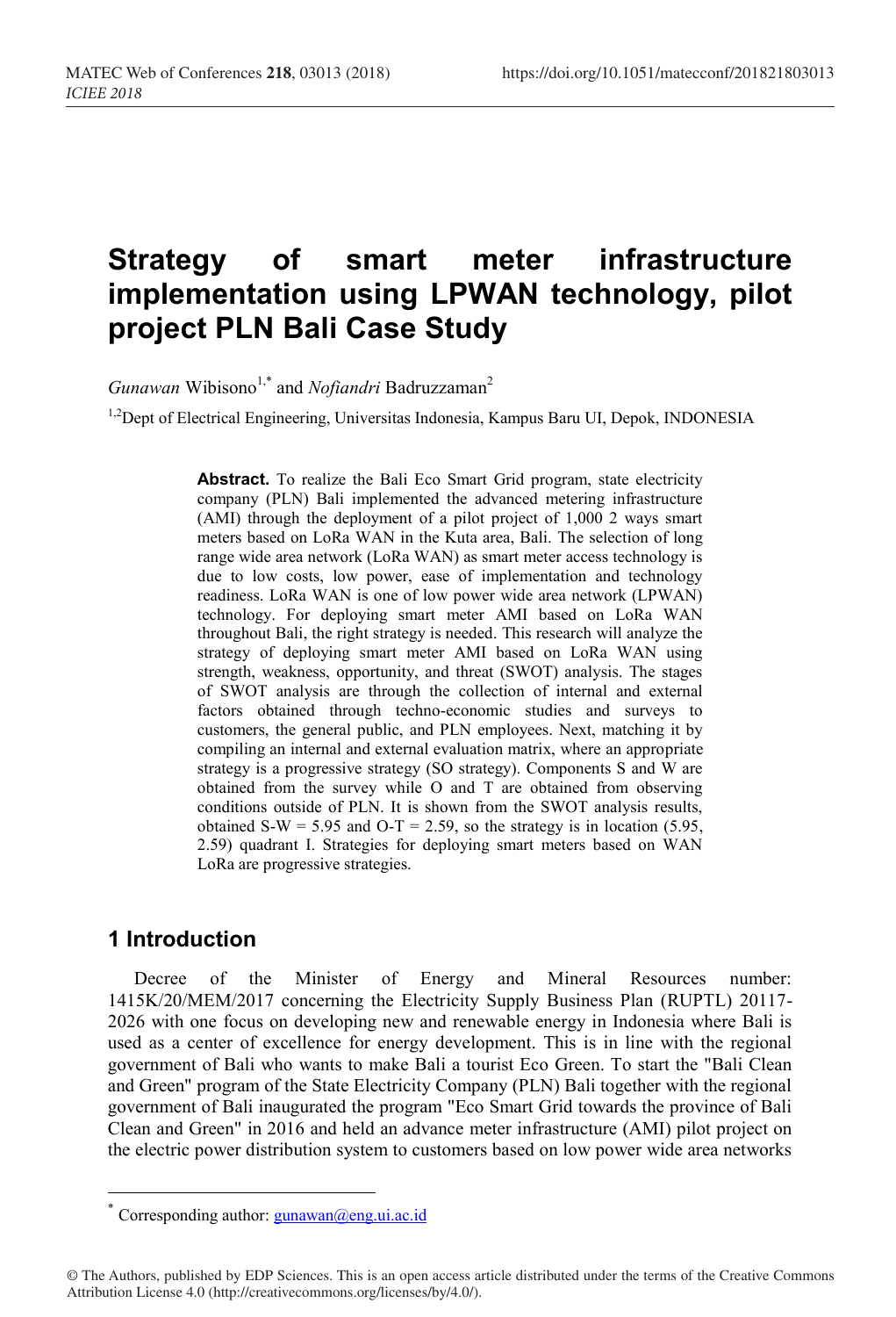(LPWAN) since 2017 as a substitute for the existing automatic meter reading (AMR). Because, AMR raises several problems including high investment and operational costs, can only be used for prepaid and cannot be for postpaid customers. AMI is a solution for prepaid and postpaid systems, meter data can be accessed by customers, supports the utilization of new renewable energy, on-line billing systems, and many other features. It can be said that the deployment of a smart meter AMI based on LoRa WAN in order to improve customer service and internal efficiency of PLN. Fig 1. shows the evolution of PLN Bali towards Bali Eco Smart Grid, where PLN Bali has gradually developed an electrical system towards the integration of AMI and distribution automation system (DAS). It is seen that AMI will be fully integrated with DAS in 2025.



**Fig 1.** Roadmap Bali Eco Smart Grid [1]

The integration of AMI and DAS requires a large investment and impacts on the management and business of electricity, so a feasibility study that includes technical aspects, social aspects, economic and business aspects is needed. Techno-economic analysis of the application of smart meters based on LoRa WAN in PLN Bali has been carried out by [3]. In this research a feasibility study has been carried out which has resulted in 3 business models that can be used in the implementation of smart meter based on LoRa WAN by PLN Bali including the own build (BO), build operate transfer (BOT), and leasing. If the Bali PLN has sufficient costs, the BO business model is very profitable for PLN, because PLN Bali can utilize more of its network capacity to run smart utility services to PLN customers. This is because every gas and water utility customer is a PLN customer. The LoRa WAN PLN network can be used for other utility services. So that nationally it saves national LoRa WAN network. Research [3] has not reviewed the business model implementation strategy that is suitable for PLN.

Therefore, this research will evaluate the strategy of deploying AMI system based on LoRa WAN by PLN Bali. The first step is to identify internal strengths and weaknesses as well as opportunities and challenges from the external that can affect PLN. In the research used a SWOT analysis approach. Strength (S) and weakness (W) data are obtained from surveys of PLN customers both those who are already and those who have not enjoyed the AMI system based on LoRa WAN and PLN employees. Whereas opportunity (O) and threat (T) were obtained from interviews with PLN leaders and related resource persons. After all internal and external factors are collected and evaluated, then the SO, WO, ST, and WT strategies are compiled.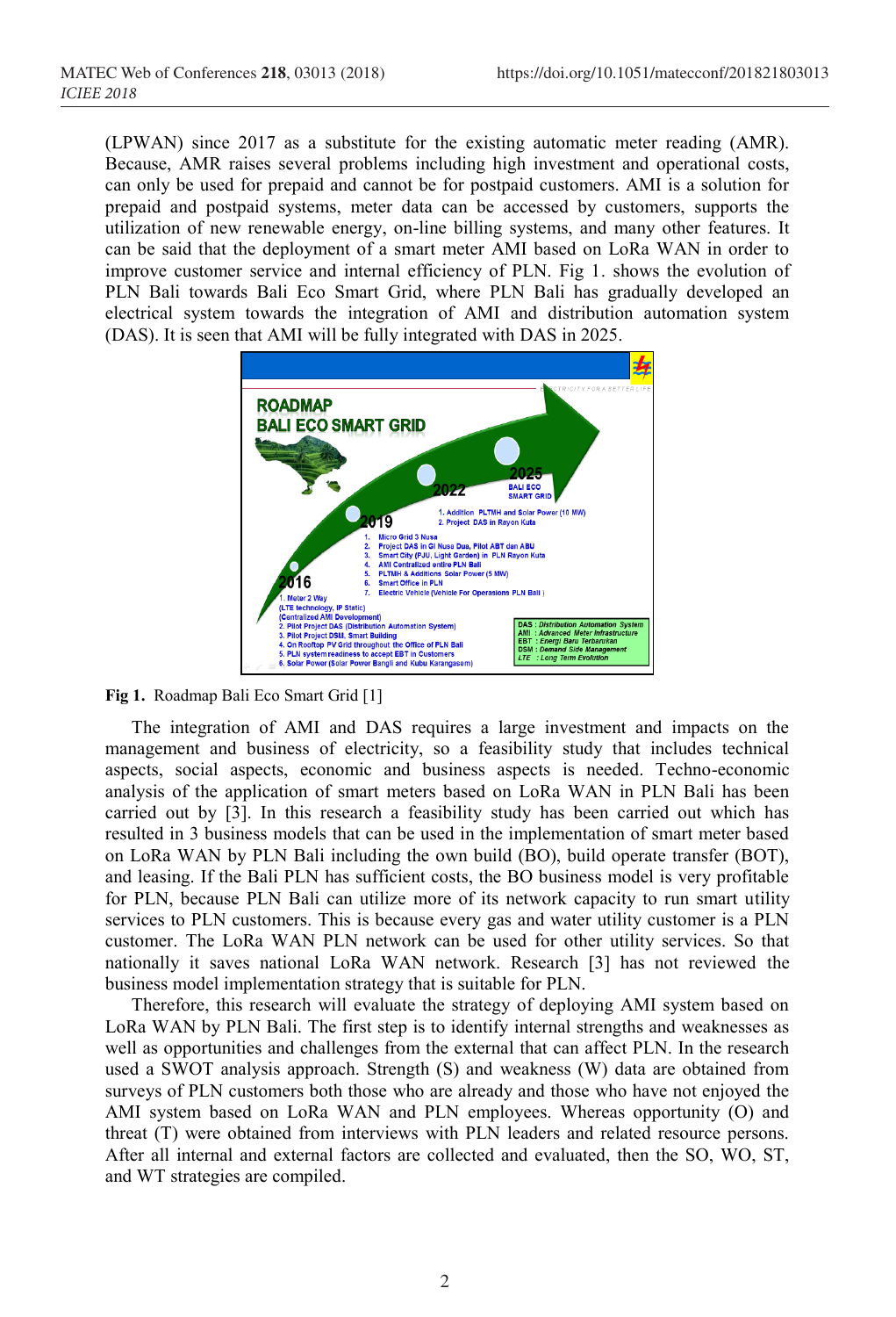## **2 Implementation of smart meter based on lora wan pilot project**

In 2017, PLN in the South Kuta region held a pilot project of 1000 smart meter AMI devices based on LoRa WAN in Puri Gading and Nusa Dua Bali. The LoRa WAN network installed has a star configuration, the gateway is installed on an electric pole to cover customers. The results of reading the data obtained in the AMI pilot project at PLN Bali for 1,000 installed devices with meter data readings every 30 minutes with a 100% success rate.

To find out the opinions of users and the general public on the implementation of LoRabased WAN-based AMI smart meters and the internal readiness of PLN employees, a survey is conducted to customers who use AMI smart meters, the general public, and PLN employees. Of the 104 customers who have not used the AMI smart meter, 60% of customers want to replace the electricity meter with the AMI meter. 24% of customers do not want to change meters and 16% of customers answer normal. Of the 24% who refused to replace their electricity meters the respondents reasoned that they were more accustomed to using an existing electricity meter, while respondents who said they wanted to replace the electricity meter because they wanted to support the government program.

A survey of customers using the AMI smart meter obtained data including 45% of the people felt normal towards AMI, 31% of the people felt dislike of AMI, 21% of the people liked AMI, 2% of the people really liked AMI, and 1 % of the people said they were very dislike of AMI. Of the 45% of respondents who said that they were normal, their reasons were known because at this time there was no noticeable difference to customers using the AMI smart meter. Of the 30% of respondents who said they did not like it, felt that their electricity bill had increased since the change of the AMI smart meter. Of the 21% of respondents who said they liked it because they felt the ease in filling their electricity tokens so that they could regulate their electricity usage needs. A survey of knowledge about smart meter AMI and the enthusiasm of the application of AMI found that 90% of the public did not know about AMI, 8% of the community knew AMI, 1% of the public were very aware, and 1% of the public was normal to AMI. 90% of respondents said there was no socialization of the AMI smart meter from PLN. Of the 107 respondents, 2% strongly agreed, 60% agreed, 26% stated normal, 12% said they did not agree with the plan to implement AMI throughout Bali and Indonesia.

Seeing PLN's readiness in holding the WAN Loans-based smart meter AMI, 100% of the survey data agreed that the implementation of the AMI smart meter would benefit PLN, 100% of PLN employees said that the application of LoRa-based WAN smart meter AMI was more profitable than conventional systems because PLN could receive electricity usage data per customer in real time. Respondents of PLN employees stated that only 52% of PLN had conducted information dissemination to the public about the smart meter AMI system and 48% of respondents stated no. From the survey results to customers and the general public there are still shortcomings in deploying a pilot project for the WAN-based 1000 AMI smart meters in terms of socialization, the impact of using AMI smart meters, limited AMI features, customer resistance to the use of new technologies, concerns over tariff increases for use AMI. In terms of PLN employees, there is still a low level of knowledge about the smart meter AMI, technical capabilities and coordination among employees in working.

#### **3 Swot analysis, results and evaluation**

Before deploying a smart meter based on LoRa WAN, it is necessary to evaluate the investment needs and business opportunities that will arise. In the research [3] the needs of capital expenditure (capex), operational expenditure (opex), and investment return rate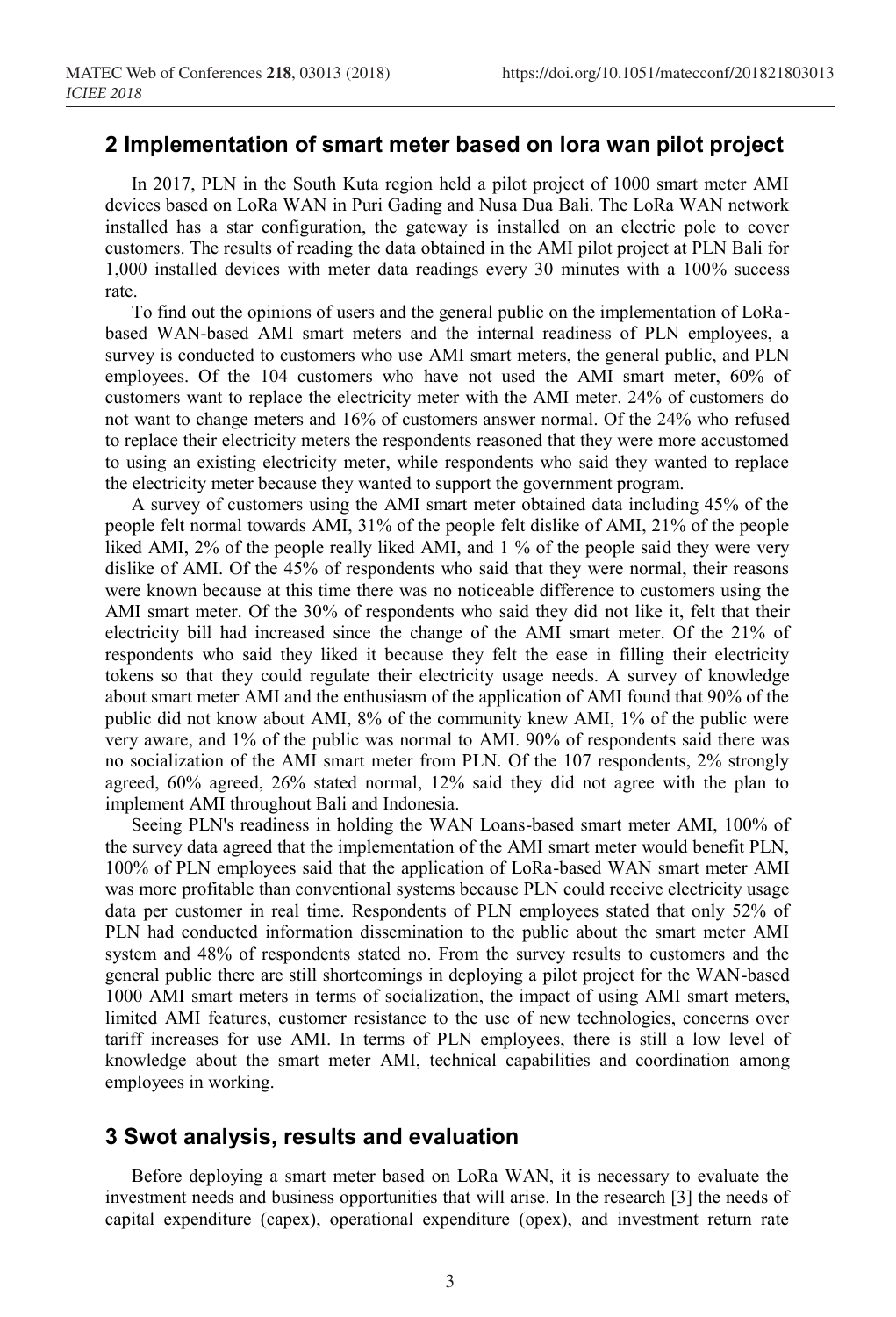(IRR) funds have been submitted for the period of 3 years of deploying the LoRa WAN network to reach the entire region of Bali. Also presented were 3 business models for deploying the Loans Loans Loans to support the implementation of the AMI, namely build own (BO), build operational transfers (BOT), and leasing. Determination of the business model that will be applied by PLN depends very much on the ability of PLN to finance. If PLN has strong financing, the BO model is very suitable. For low financing is rent, but the level of dependence on the party that rents is very large and if there is a problem it takes time to complete it and depends on the willingness of the party who rents out. For BOT, PLN can only have a LoRa WAN network after an agreed period. The BO business model allows PLN to obtain other revenue sources from deploying the WAN LoRa network by utilizing the excess capacity of the LoRa WAN network to serve PLN customers for water and gas utilities. Because water and gas customers are usually PLN customers. So that with one LoRa WAN network can be used for water, gas and electricity utility services.

Once it is known that the business model is suitable for deploying the smart meter based on LoRa WAN and obtaining input from customers, the public, and PLN employees through surveys, PLN needs to develop a strategy through a SWOT analysis to implement the smart meter based on LoRa WAN deployment on a broader and massive scale. Based on the results of the survey and literature study found external and internal factors for the application of smart meter based on LoRa WAN.

External factors include 5% customer growth every year; Bali Eco Smart Grid Roadmap; lack of public knowledge about AMI; Some people refuse, because they feel the price is expensive; error recording KWh Meter; frequency 923 - 925 is intended as SRD; frequency 920 - 925 is a frequency allocation that is widely used for LPWAN in Asian countries. Internal factors include large number of PLN customers; current LPWAN technology readiness; PLN is not a telecommunications company; human resources do not understand about LPWAN management; AMR communication system is not yet reliable; read meter error; inconsistency of billing periods.

These external and internal factors are then evaluated with resource persons and arranged in an external and internal evaluation matrix. The evaluation matrix of external and internal factors is shown in Table 1 and Table 2 respectively.

|                 | <b>STRENGTH</b>                                       | Weight | Ranking        | Score |
|-----------------|-------------------------------------------------------|--------|----------------|-------|
|                 | PLN is state owned company                            | 0.7.   | 4              | 2.8   |
| 2               | The number of PLN customers is very large.            | 0.6    | $\overline{4}$ | 2.4   |
| 3               | Current LPWAN technology readiness                    | 0.6    | 3              | 1.8   |
| 4               | Coverage of LPWAN is very wide                        | 0.7    | 3              | 2.1   |
|                 |                                                       |        |                | 9.1   |
| <b>WEAKNESS</b> |                                                       | Weight | Ranking        | Score |
|                 | PLN isn't telecommunication company                   | 0.5    | $\mathfrak{D}$ |       |
| $\mathfrak{D}$  | pln employees have not understood LPWAN<br>management | 0.45   | $\mathcal{D}$  | 0.9   |
| 3               | AMR communication system is not yet reliable          | 0.6    |                | 0.6   |
| 4               | Billing periode is not consistent                     | 0.65   |                | 0.65  |
|                 |                                                       |        |                | 3.15  |

**Table 1.** Internal factors evaluation matrix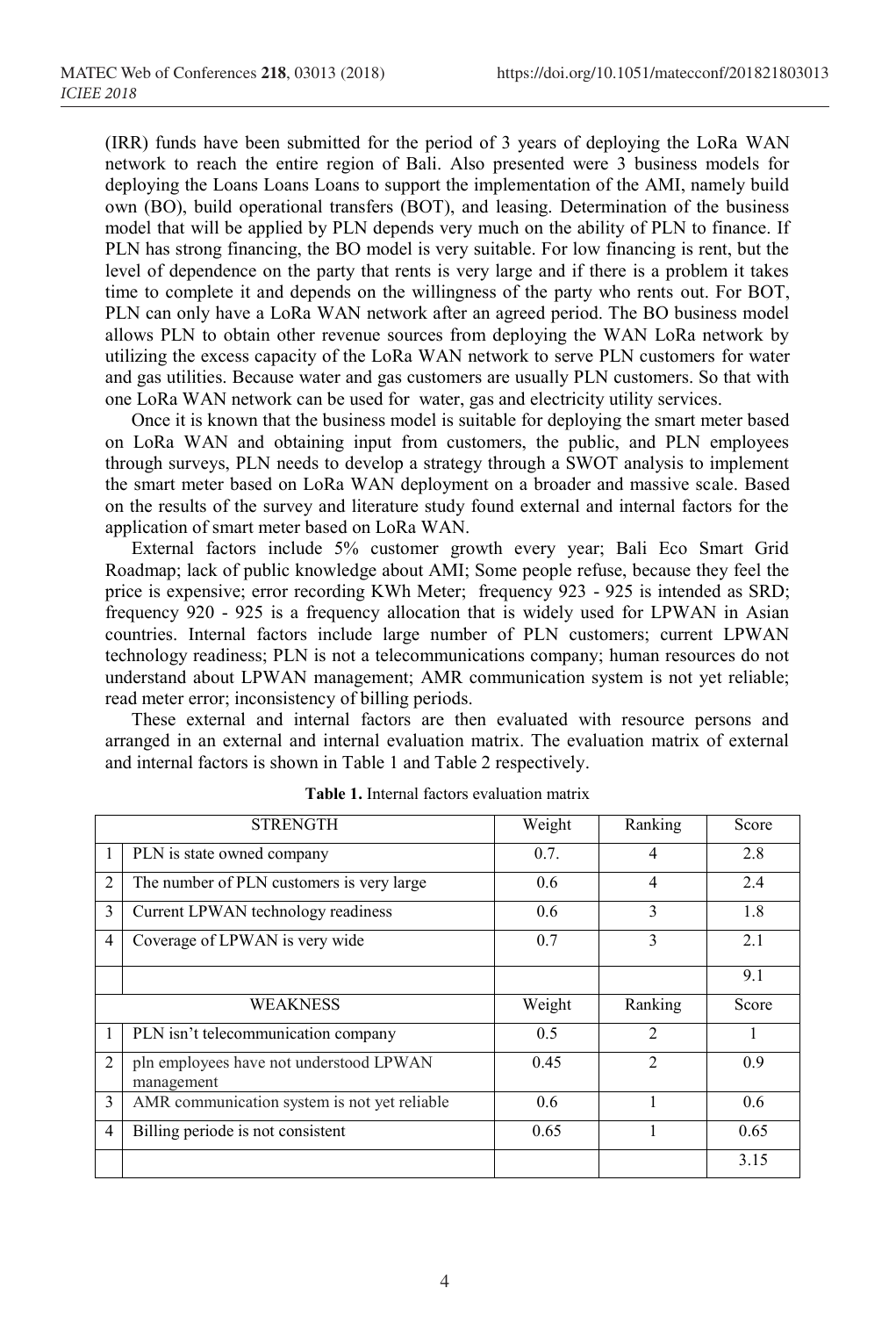| <b>OPPORTUNITY</b> |                                                                                                       | Weight | Ranking        | Score |
|--------------------|-------------------------------------------------------------------------------------------------------|--------|----------------|-------|
| 1                  | LPWAN technology is growing up                                                                        | 0.3    | 3              | 0.9   |
| 2                  | LoRa Wan Alliance member                                                                              | 0.65   | 4              | 2.6   |
| $\mathcal{E}$      | Frequency 920 - 925 MHz is a frequency allocation that<br>is widely used for LPWAN in Asian countries | 0.45   | 3              | 1.35  |
| $\overline{4}$     | Customers grow 5% annually                                                                            | 0.35   | 3              | 1.05  |
| 5                  | PLN has many subsidiaries                                                                             | 0.35   | 4              | 1.4   |
| 6                  | Roadmap Bali Eco Smart Grid                                                                           | 0.55   | 4              | 2.2   |
|                    |                                                                                                       |        |                | 9.5   |
| THREAT             |                                                                                                       | Weight | Ranking        | Score |
| 1                  | Frequency 923 – 925 MHz is allocated for SRD                                                          | 0.55   | 3              | 1.65  |
| 2                  | Low public knowledge about AMI                                                                        | 0.63   | $\mathfrak{D}$ | 1.26  |
| 3                  | Error reading KWh Meter                                                                               | 0.6    | 3              | 1.8   |
| $\overline{4}$     | The resistance of some people, because they feel the price<br>is expensive                            | 0.55   | 4              | 2.2   |
|                    |                                                                                                       |        |                | 6.91  |

**Table 2.** External factors evaluation matrix

From the external and internal evaluation matrix, the location of the S-W and O-T quadrants will be determined. From Table 1, the S-W =  $9.1 - 3.15 = 5.95$  is obtained and from Table 2, the O-T value =  $9.5 - 6.91 = 2.59$ . From the S-W and O-T values are in quadrant I, which is the category of progressive strategies. Strategies that can be developed are the S-O strategy was carried out by testing the implementation of AMI and strategic partnership for the procurement of smart meter modules. Improving HR capabilities through training and outsourcing to third parties is an WO strategy. PLN proposed frequency allocation for LoRa WAN to regulators as ST strategy and PLN conducts ongoing socialization of AMI features and accelerates AMI implementation as an WT strategy.

## **4 Conclusion**

From the survey results found deficiencies in the deployment of a WAN-based smart meter pilot project regarding socialization, the impact of using AMI smart meters, limited AMI features, customer resistance to the use of new technology, concerns over tariff increases for the use of smart meters. In terms of PLN employees, there is still a lack of knowledge on smart meter based on WAN Loans, low technical capabilities and coordination among employees in working. Components S and W are obtained from the survey while O and T are obtained from observing conditions outside of PLN. From the SWOT analysis results obtained S-W = 5.95 and O-T = 2.59, so the strategy is in location (5.95.2.59) quadrant I. Strategies for deploying smart meters based on WAN LoRa are progressive strategies.

# **Acknowledgements**

The authors would like to sincerely acknowledge Universitas Indonesia as this work has been supported by the DRPM Research Grant for PITTA 2018 program No. 2446/UN2.R3.1/HKP 05.00/2018